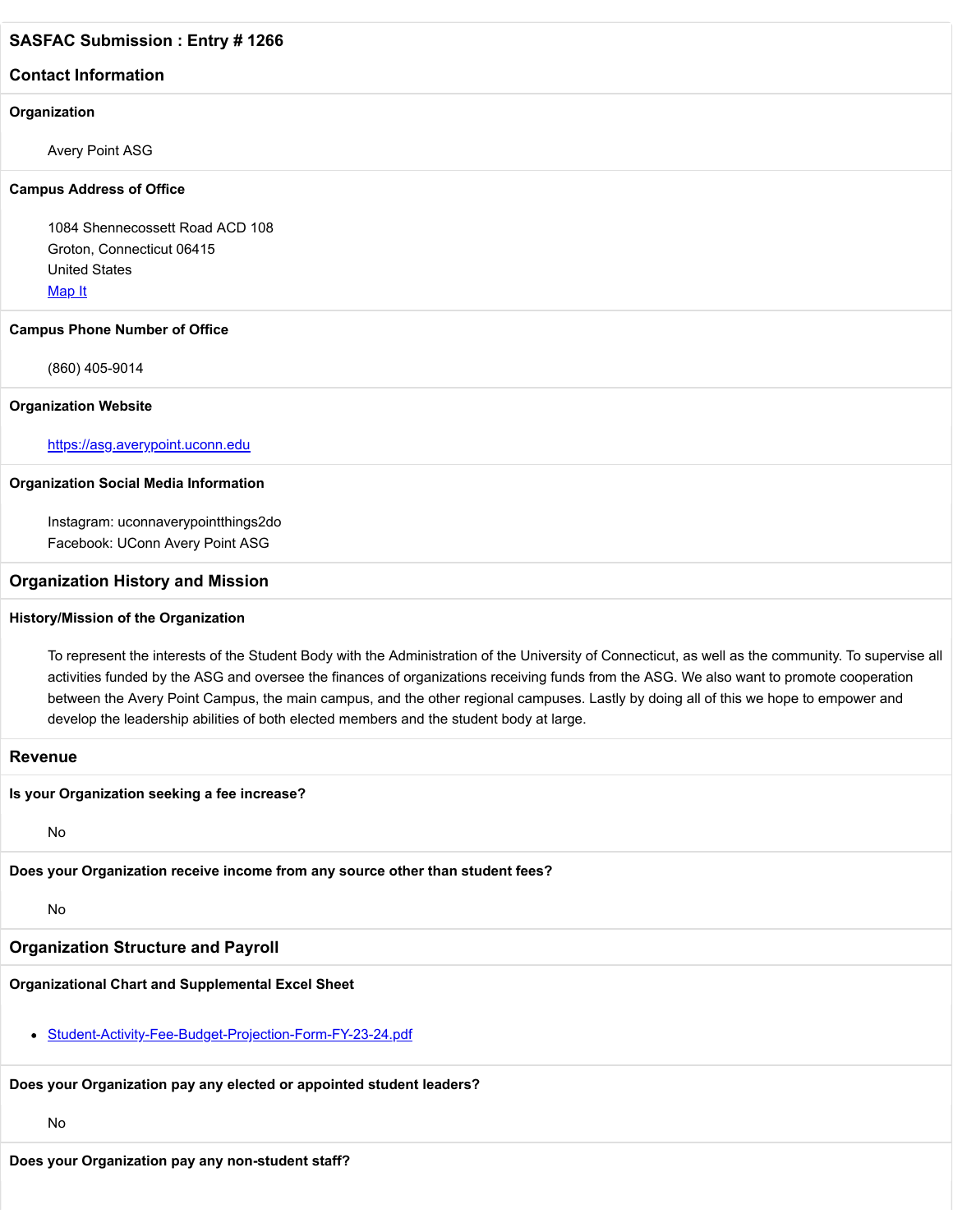# **SASFAC Submission : Entry # 1266**

No

## **Activity Participation**

**Who is eligible to participate in your activities?**

Undergraduate students of a specific campus

#### **Please describe how students (number and/or percentage) utilize your services and/or participate in your activities?**

Students At Avery Point are invited to attend the events we host. For bigger events, for example our 2021 Halloween event we had 30 students attend. We give out crafting activities in our student center (for example, zen gardens, stuff a husky) where we might get up to 50 students.

**Please upload your Organization's Quickbooks Profit & Loss Report Standard Last Fiscal Year (FY 21)**

• [ProfitLoss-FY-22.png](https://trusteeorgsupport.uconn.edu/index.php?gf-download=2022%2F02%2FProfitLoss-FY-22.png&form-id=18&field-id=62&hash=1650abd1544487ba4e71a6a15f9ed7a789840090c578dac66125f82fbea3e43a)

#### **Please upload your Organization's FY 22 Budget**

APznzaZEkP93tee2JLRZh31zmBXnq52otsacvsbW1ViegJLdJEVWn\_psOCv7RyXdV6rfaDMGkaWgRdpOaD4mMm-KShYqXMhcgb831NUPUzDwH5CJgMyOR7L0n2u8WQGaBqLZmHdOsb6- EVwzYZb0jZuZOMbVIE\_q\_DXDugq3pCNM3hdCHzxFVd5HPpDxTdpb6Uf8x45mkaoxSY\_THPf6f1hy6uu345GyNlGWXnF1hTZIG1xF.pdf

#### **Please upload your Organization's Quickbooks Profit & Loss Report Standard Last Fiscal Quarter (FY 22 July 1-Sept 30)**

[ASG-Profit-Loss-2021.pdf](https://trusteeorgsupport.uconn.edu/index.php?gf-download=2022%2F02%2FASG-Profit-Loss-2021.pdf&form-id=18&field-id=64&hash=962973cd38cf9ffce377a37600dfd7c3feb3a80d02309ec2aa0f7bd62d315471)

#### **Expenditures**

#### **Briefly describe the programs and services you provide for your constituents that serve as the primary focus of your Organization.**

We organize "give aways" (ex. Stuff a Husky, DIY Zen Gardens, Bath-bombs, Pumpkins), special events (ex. Halloween Event that included miniature golf, food, and and a movie), tournaments that include prizes (ex. Pingpong and Pool), and off campus trips (ex. Broadway). We have hired musicians, comedians, magicians, etc. to perform on campus for student engagement. ASG is also responsible for funding other campus organizations (ex. Eco Husky and GSA)

#### **What are the top 3 expenditure categories for your Organization?**

- 608.2- Refreshments-Events/Programs
- 615.2- Contractual Services- Events/Programs
- 624- Travel

**As a governance Organization which funds Tier 2 RSOs, what is the approximate ratio of dollars used for your own activities vs funding? Please provide a rationale for this ratio.**

We allot \$1000 for each RSO per year, which is about \$9000. The ratio would be (\$9,000/\$30,000). We believe this amount is justified because funding the clubs provides more student engagement and involvement.

#### **What are the top 3 expenditure categories for your Organization's funding of Tier 2 RSO's?**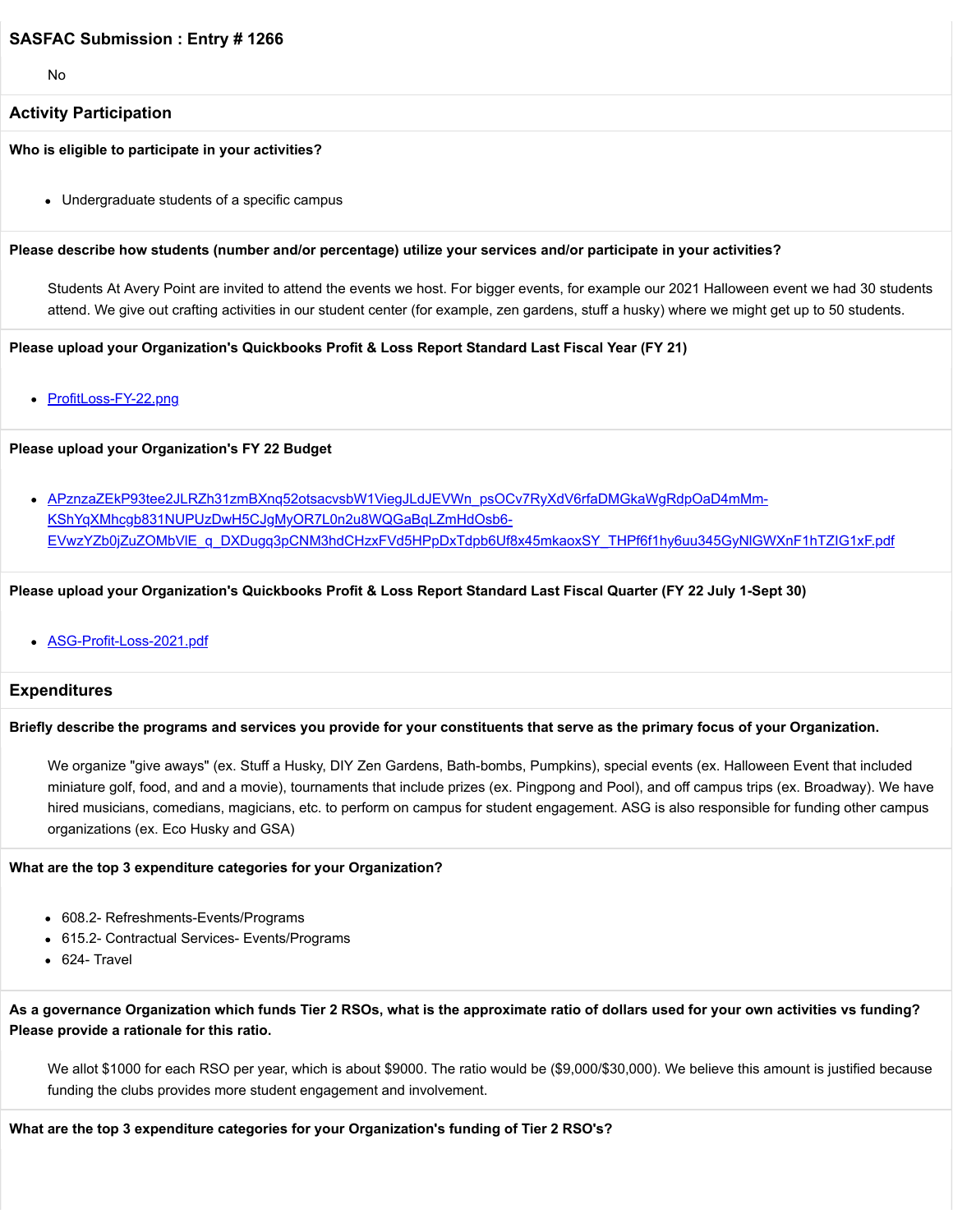# **SASFAC Submission : Entry # 1266**

- 608.2- Refreshments-Events/Programs
- 610.2- Supplies/Materials- Events/Programs
- 625- Equipment/Durable Goods

# **Please explain significant changes in the operating budget (spending plan) for this fiscal year starting 7/1/21 when compared to the previous years budget. What are the short-term goals for the organization?**

No significant changes in operating budget. Our short term goals are to work down the carry over and reengage students on campus.

**What (if any) are the timing anomalies with regard to the reported income/expenditures?**

N/A

#### **Fund Balance**

**If your Organization should carry over funds from one year to the next, what is the ideal (minimum) level of that fund balance and what is the justification for that amount?**

minimal \$5,000 to cover unexpected expenses

**If your organization is carrying a fund balance above the ideal/minimum level - what planned expenditures are budgeted (in which upcoming fiscal year)with the intention to bring down the fund balance to ideal levels?**

Due to Covid related limitations we are working to lower the fund balance while still following guidelines. We hope to lower the this fund balance over the next two years.

#### **Projections and Future**

#### **Please upload your Organization's FY 23 and FY 24 Budget Projections**

**[ASG-Profit-Loss-20211.pdf](https://trusteeorgsupport.uconn.edu/index.php?gf-download=2022%2F02%2FASG-Profit-Loss-20211.pdf&form-id=18&field-id=63&hash=fbef16f94c49e0d1d30a6859abdbd670e66b0b81a1b9c54995b5a7e3b5a0796b)** 

#### **What are your Organizational priorities that are reflected in your projected budgets for the next two fiscal years?**

Creating campus community while providing student engagement.

#### **Is there any additional information that the Committee should be aware of when reviewing your budget documentation?**

With this new process we hope we have completed this packet sufficiently and will rectify anything that needs attention.

**Date the Organization will be holding (or already held) a public budget forum:**

02/07/2022

**Have you received TSOS comments and had an opportunity to amend or edit your submission?**

Yes

# **Date that TSOS comments were recieved**

02/16/2022

# **Date of formal Organization Budget vote**

02/14/2022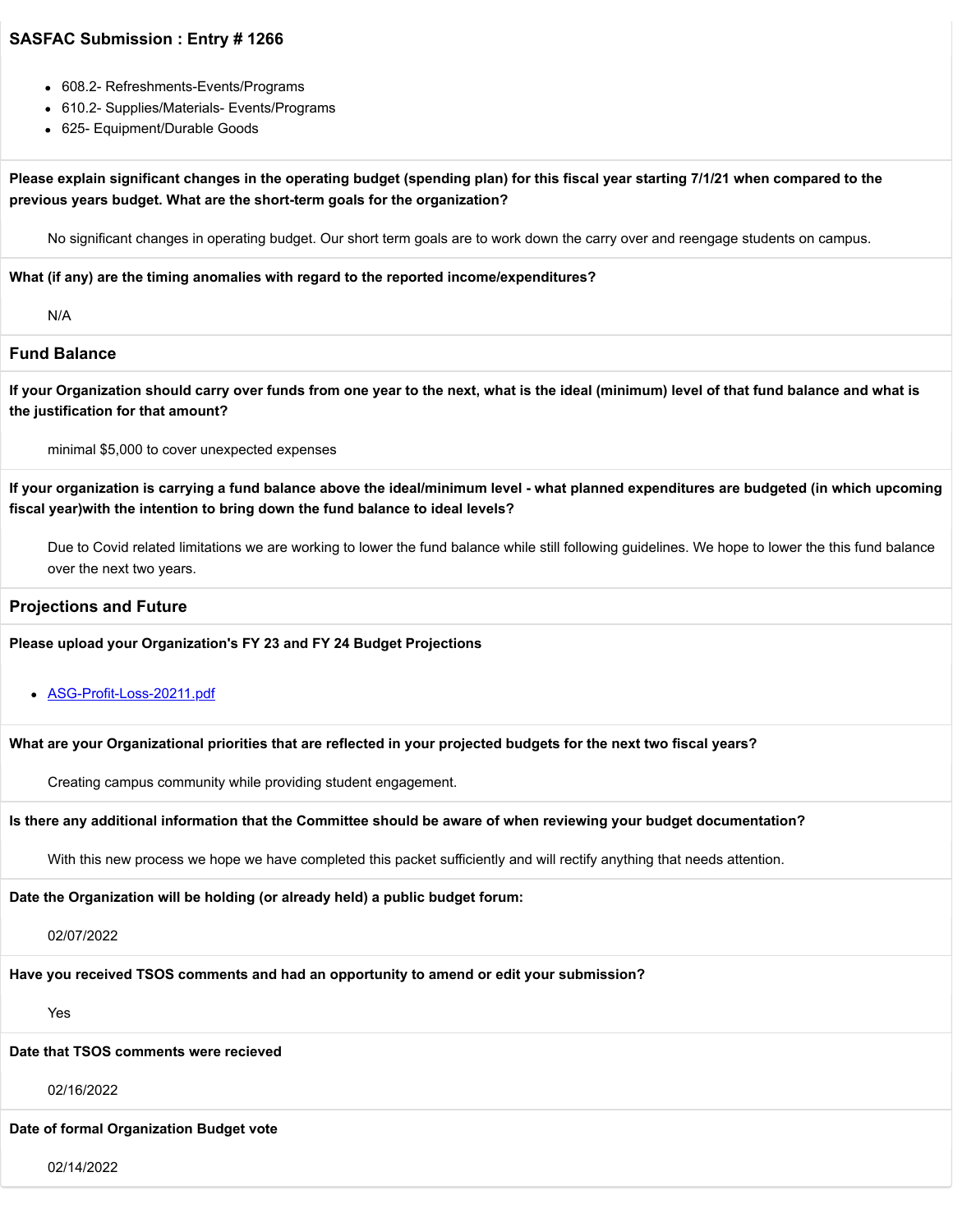# **Notes**



# **Final Submission (ID: 6192b0dd0caad)**

added 5 mins ago

WordPress successfully passed the notification email to the sending server.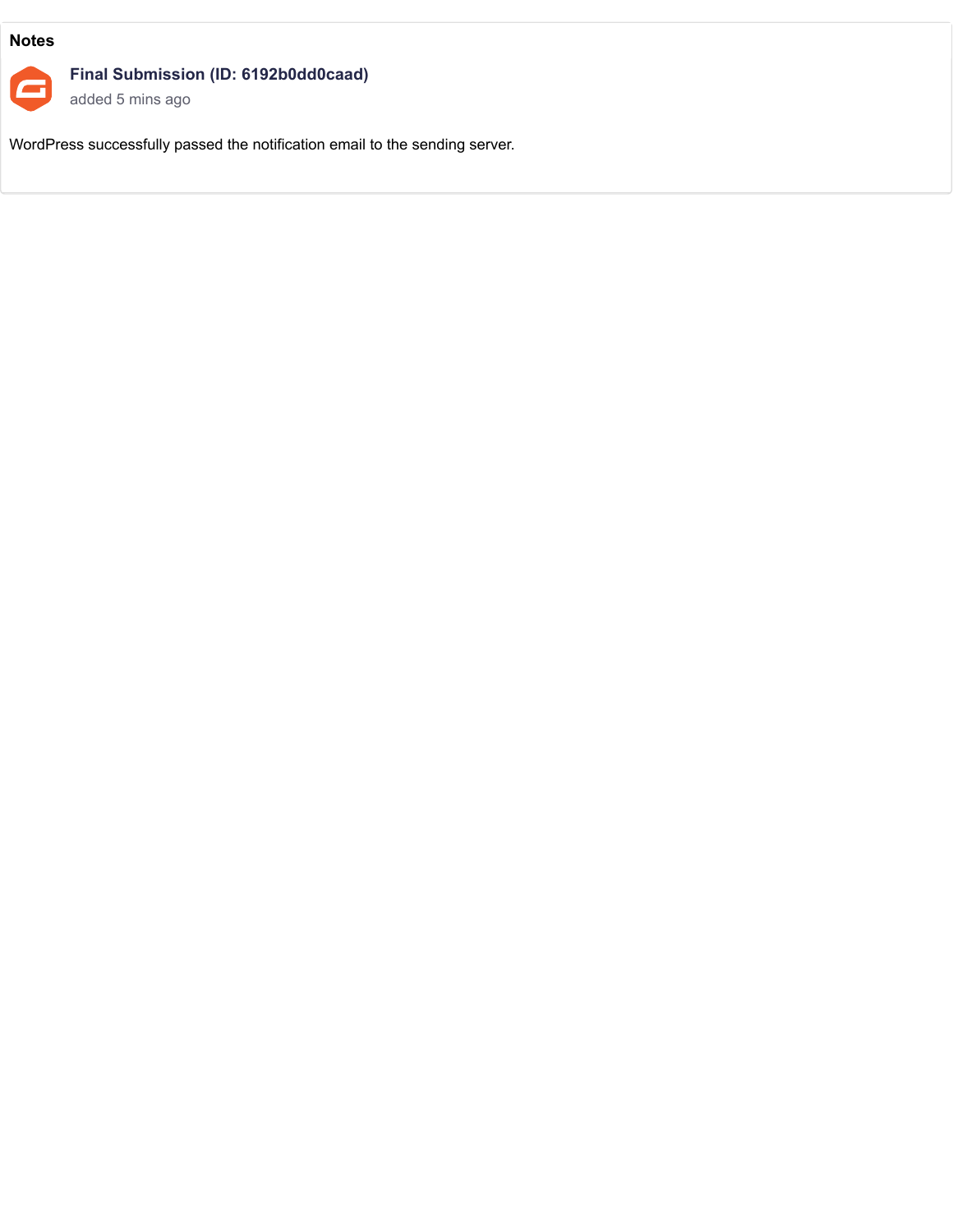| Report Basis: Accrual Cash    |                                     |            | <b>Show Filters</b> |                 |                                 |                                 |               |           |           |                |
|-------------------------------|-------------------------------------|------------|---------------------|-----------------|---------------------------------|---------------------------------|---------------|-----------|-----------|----------------|
| 2:20 PM                       |                                     |            |                     |                 |                                 |                                 |               |           |           |                |
| 02/09/22                      |                                     |            |                     |                 | <b>Avery Point</b>              |                                 |               |           |           |                |
| <b>Accrual Basis</b>          |                                     |            |                     |                 | <b>Profit &amp; Loss Detail</b> |                                 |               |           |           |                |
|                               |                                     |            |                     |                 | July 2020 through June 2021     |                                 |               |           |           |                |
| <b>Type</b><br>÷              | Date                                | : Num      | Name                | Memo            | Class                           | $\rightarrow$ Clr $\rightarrow$ | <b>Split</b>  | Debit     | Credit    | <b>Balance</b> |
| Income<br>547 · Student Fees  |                                     |            |                     |                 |                                 |                                 |               |           |           |                |
| Deposit                       | 07/14/2020                          | 2844       | University of Conn  | June 2020 S     | ASG - S                         |                                 | 100 · Cash in |           | 8,715.00  | 8,715.00 4     |
| Deposit                       | 09/15/2020                          | 2861       | University of Conn  | August 2020     | $ASG - S$                       |                                 | 100 - Cash in |           | 5,585.00  | 14,300.00      |
| Deposit                       | 10/22/2020                          | 2874       | University of Conn  | September 2     | $ASG - S$                       |                                 | 100 - Cash in |           | 1,826.50  | 16,126.50      |
| Deposit                       | 11/11/2020                          | 2882       | University of Conn  | Oct. fees       | $ASG - S$                       |                                 | 100 · Cash in |           | 449.13    | 16,575.63      |
| Deposit                       | 12/23/2020                          |            | University of Conn  | November S      | ASG - S                         |                                 | 100 · Cash in |           | 697.87    | 17,273.50      |
| Deposit                       | 01/21/2021                          |            | University of Conn  | December        | ASG - S                         |                                 | 100 - Cash in |           | 110.00    | 17,383.50      |
| Deposit                       | 02/23/2021                          |            | University of Conn  | January 202     |                                 |                                 | 100 - Cash in |           | 1,890.50  | 19,274.00      |
| Deposit                       | 03/10/2021                          |            | University of Conn  | February St     | ASG - S                         |                                 | 100 - Cash in |           | 156.00    | 19,430.00      |
| Deposit                       | 04/20/2021                          |            | University of Conn  | March 2021      | ASG - S                         |                                 | 100 · Cash in |           | 281.25    | 19,711.25      |
| Deposit                       | 05/11/2021                          |            | University of Conn  | April Studen    | ASG - S                         |                                 | 100 - Cash in |           | 45.00     | 19,756.25      |
| Deposit                       | 06/08/2021                          |            | University of Conn  | May Studen      | ASG - S                         |                                 | 100 - Cash in |           | 22.50     | 19,778.75      |
| Total 547 - Student Fees      |                                     |            |                     |                 |                                 |                                 |               | 0.00      | 19,778.75 | 19,778.75      |
| <b>Total Income</b>           |                                     |            |                     |                 |                                 |                                 |               | 0.00      | 19,778.75 | 19,778.75      |
| <b>Gross Profit</b>           |                                     |            |                     |                 |                                 |                                 |               | 0.00      | 19,778.75 | 19,778.75      |
| Expense                       |                                     |            |                     |                 |                                 |                                 |               |           |           |                |
| 631 - Miscellaneous           |                                     |            |                     |                 |                                 |                                 |               |           |           |                |
| Bill                          | 04/06/2021                          | 29524      | University of Conn  | Barnes and      | ASG - S                         |                                 | 200 - Accoun  | 121.37    |           | 121.37         |
| Total 631 - Miscellaneous     |                                     |            |                     |                 |                                 |                                 |               | 121.37    | 0.00      | 121.37         |
| 607 · Promotional Items       |                                     |            |                     |                 |                                 |                                 |               |           |           |                |
| Bill                          | 03/10/2021                          |            | University of Conn  | Shirts for Pr   | T2 - RSO                        |                                 | 200 - Accoun  | 285.42    |           | 285.42         |
| Total 607 - Promotional Items |                                     |            |                     |                 |                                 |                                 |               | 285.42    | 0.00      | 285.42         |
| 610 · SUPPLIES                |                                     |            |                     |                 |                                 |                                 |               |           |           |                |
|                               | 610.2 · Events/Programs             |            |                     |                 |                                 |                                 |               |           |           |                |
| Bill                          | 08/26/2020                          | Party      | University of Conn  | HuskyBuy        | $ASG - S$                       |                                 | 200 - Accoun  | 3,060.00  |           | 3,060.00       |
| Bill                          | 09/15/2020                          | Ever       | University of Conn  | Husky Buy E     | $ASG - S$                       |                                 | 200 - Accoun  | 1,295.00  |           | 4,355.00       |
| Bill                          | 09/15/2020                          | Ever       | University of Conn  | Husky Buy E     | ASG - S                         |                                 | 200 - Accoun  | 1,800.00  |           | 6,155.00       |
| Bill                          | 09/15/2020                          | Ever       | University of Conn  | HB Everythin    | ASG - S                         |                                 | 200 - Accoun  | 1,850.00  |           | 8,005.00       |
| Bill                          | 09/17/2020                          | Colle      | University of Conn  | HB The Colle    | $ASG - S$                       |                                 | 200 - Accoun  | 200.00    |           | 8,205.00       |
| Bill                          | 09/17/2020                          | Colle      | University of Conn  | HB The Colle    |                                 |                                 | 200 - Accoun  | 3,920.00  |           | 12,125.00      |
| Bill                          | 09/17/2020                          | Colle      | University of Conn  | <b>DIY Kits</b> | ASG - S                         |                                 | 200 - Accoun  |           |           | 12,125.00      |
| Bill                          | 10/13/2020                          | silve      | University of Conn  | HB Silver Sc    | ASG - S                         |                                 | 200 - Accoun  | 367.88    |           | 12,492.88      |
| Bill                          | 04/07/2021                          | 8337       | University of Conn  | The Adventu     | $ASG - S$                       |                                 | 200 - Accoun  | 85.94     |           | 12,578.82      |
|                               | Total 610.2 · Events/Programs       |            |                     |                 |                                 |                                 |               | 12,578.82 | 0.00      | 12,578.82      |
| 610 · SUPPLIES - Other        |                                     |            |                     |                 |                                 |                                 |               |           |           |                |
| Credit                        | 01/22/2021                          | <b>GLT</b> | University of Conn  | Correction o    |                                 |                                 | 200 - Accoun  |           | 222.66    | $-222.66$      |
|                               | Total 610 · SUPPLIES - Other        |            |                     |                 |                                 |                                 |               | 0.00      | 222.66    | $-222.66$      |
| Total 610 - SUPPLIES          |                                     |            |                     |                 |                                 |                                 |               | 12,578.82 | 222.66    | 12,356.16      |
|                               | <b>615 - CONTRACTUAL SERVICES</b>   |            |                     |                 |                                 |                                 |               |           |           |                |
|                               | 615.2 · Events/Programs             |            |                     |                 |                                 |                                 |               |           |           |                |
| Bill                          | 08/26/2020                          | Degy       | University of Conn  | Husky Buy       | ASG - S                         |                                 | 200 - Accoun  | 1,000.00  |           | 1,000.00       |
| Bill                          | 08/30/2020                          | Swit       | University of Conn  | Husky Buy S     | ASG - S                         |                                 | 200 - Accoun  | 0.00      |           | 1,000.00       |
| Bill                          | 08/30/2020                          | Swit       | University of Conn  | Husky Buy S     | $ASG - S$                       |                                 | 200 - Accoun  |           |           | 1,000.00       |
| Bill                          | 08/30/2020                          | Swit       | University of Conn  | Multi Event D   | $ASG - S$                       |                                 | 200 - Accoun  |           |           | 1,000.00       |
| Bill                          | 08/30/2020                          | Swit       | University of Conn  | Husky Buy S     | ASG - S                         |                                 | 200 - Accoun  | 1,775.00  |           | 2.775.00       |
| Bill                          | 08/30/2020                          | Swit       | University of Conn  | Husky Buy S     | $ASG - S$                       |                                 | 200 - Accoun  | 1,775.00  |           | 4,550.00       |
| Bill                          | 08/30/2020                          | Swit       | University of Conn  | Husky Buy S     | ASG - S                         |                                 | 200 - Accoun  | 3,195.00  |           | 7,745.00       |
| Bill                          | 09/07/2020                          | Degy       | University of Conn  | Husky Buy       | ASG - S                         |                                 | 200 - Accoun  | 600.00    |           | 8,345.00       |
| Bill                          | 09/07/2020                          | Degy       | University of Conn  | Over payme      | ASG - S                         |                                 | 200 - Accoun  | 17.94     |           | 8,362.94       |
| Bill                          | 03/10/2021                          | Gridl      | University of Conn  | Tarot Card R    | ASG - S                         |                                 | 200 - Accoun  | 1,000.00  |           | 9,362.94       |
| Bill                          | 03/10/2021                          | 1          | University of Conn  | Dan Carlucc     | T2 - RSO                        |                                 | 200 - Accoun  | 200.00    |           | 9,562.94       |
|                               | Total 615.2 · Events/Programs       |            |                     |                 |                                 |                                 |               | 9,562.94  | 0.00      | 9,562.94       |
|                               | Total 615 - CONTRACTUAL SERVICES    |            |                     |                 |                                 |                                 |               | 9,562.94  | 0.00      | 9,562.94       |
|                               | 622 · REGISTRATION/ENTRY FEES       |            |                     |                 |                                 |                                 |               |           |           |                |
| 622.2 · Entry Fees            |                                     |            |                     |                 |                                 |                                 |               |           |           |                |
| Bill                          | 10/26/2020                          | Seap       | University of Conn  | HB Jack O L     | $ASG - S$                       |                                 | 200 - Accoun  |           |           | 0.00           |
| Bill                          | 10/26/2020                          | Seap       | University of Conn  | HB Jack O L     | ASG - S                         |                                 | 200 - Accoun  | 455.00    |           | 455.00         |
| Total 622.2 · Entry Fees      |                                     |            |                     |                 |                                 |                                 |               | 455.00    | 0.00      | 455.00         |
|                               | Total 622 - REGISTRATION/ENTRY FEES |            |                     |                 |                                 |                                 |               | 455.00    | 0.00      | 455.00         |
|                               | 625 · Equipment/Durable Goods       |            |                     |                 |                                 |                                 |               |           |           |                |
| Bill                          | 12/08/2020                          |            | University of Conn  | ww Grainge      | $ASG - S$                       |                                 | 200 - Accoun  | 222.66    |           | 222.66         |
|                               | Total 625 - Equipment/Durable Goods |            |                     |                 |                                 |                                 |               | 222.66    | 0.00      | 222.66         |
|                               |                                     |            |                     |                 |                                 |                                 |               | 23,226.21 | 222.66    | 23,003.55      |
| <b>Total Expense</b>          |                                     |            |                     |                 |                                 |                                 |               |           |           |                |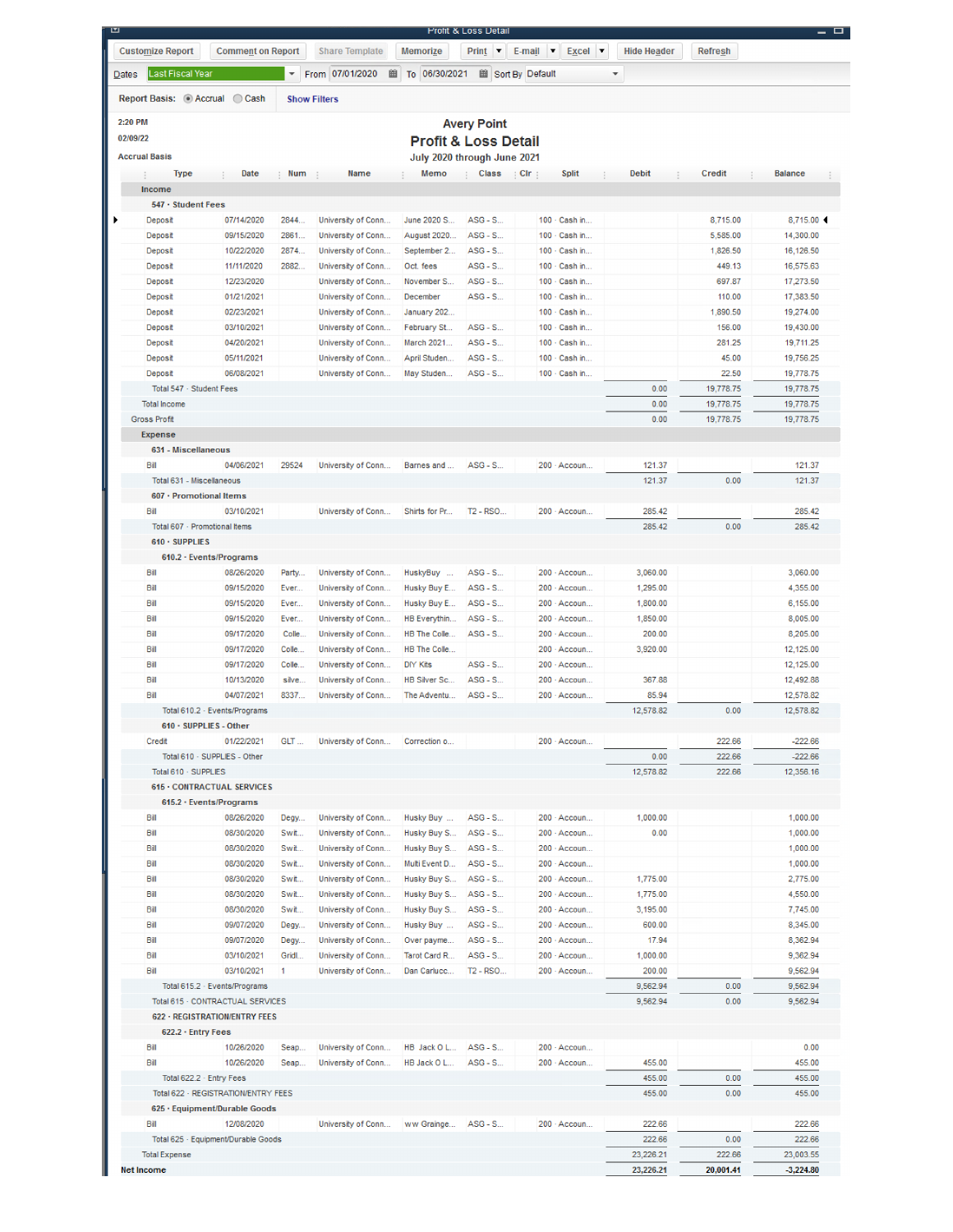# **Avery Point Profit & Loss**

July 2021 through June 2022

|                                                           | Jul '21 - Jun 22 |
|-----------------------------------------------------------|------------------|
| Income                                                    |                  |
| 547 · Student Fees                                        | Þ<br>14,966.57   |
| <b>Total Income</b>                                       | 14,966.57        |
| <b>Gross Profit</b>                                       | 14,966.57        |
| Expense                                                   |                  |
| 610 · SUPPLIES                                            |                  |
| 610.1 · Organization                                      | $-222.66$        |
| Total 610 · SUPPLIES                                      | $-222.66$<br>۰   |
| $\overline{\phantom{a}}$ 615 $\cdot$ CONTRACTUAL SERVICES |                  |
| 615.2 · Events/Programs                                   | 1,000.00         |
| 615 . CONTRACTUAL SERVICES - Other                        | 1,617.94         |
| Total 615 . CONTRACTUAL SERVICES                          | 2,617.94         |
| 624 · Travel                                              | 455.00           |
| <b>Total Expense</b>                                      | 2,850.28         |
| <b>Net Income</b>                                         | 12,116.29        |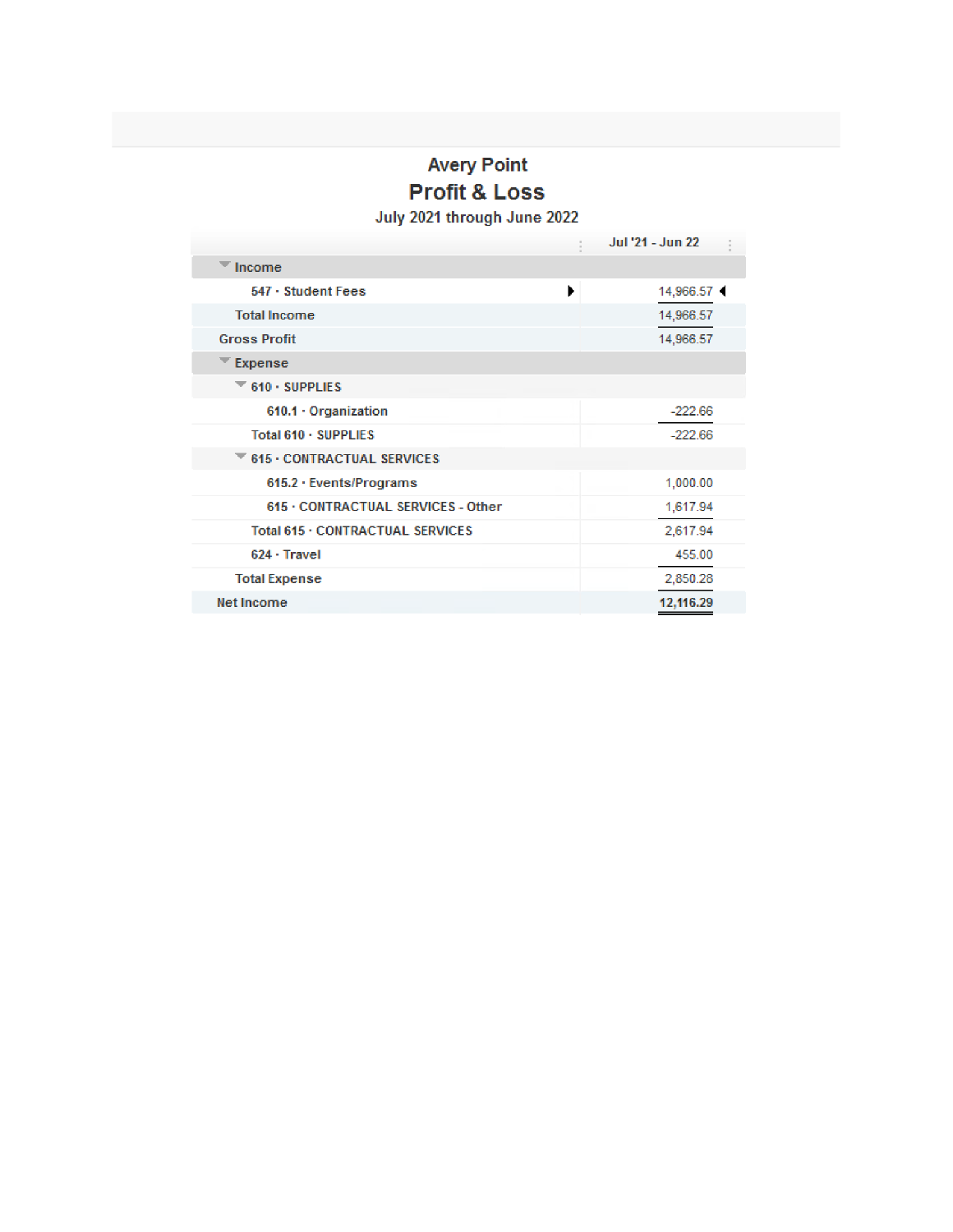| <b>University of Connecticut</b><br>11<br><b>Student Activity and Service Fee Advisory Committee</b> |       |                                                                      |  |                         | <b>Organization: Associated Student Govern</b><br><b>Contact Person: Randall Patterson</b> |
|------------------------------------------------------------------------------------------------------|-------|----------------------------------------------------------------------|--|-------------------------|--------------------------------------------------------------------------------------------|
|                                                                                                      |       | Activity Fee Budget Update & Projection Form - Fiscal Year 2021-2024 |  |                         | Phone: 8604059014                                                                          |
|                                                                                                      |       |                                                                      |  |                         |                                                                                            |
|                                                                                                      |       |                                                                      |  | FY23 Updated            | FY24 Projected                                                                             |
|                                                                                                      |       | Code Description                                                     |  | <b>Projected Amount</b> | <b>Amount</b>                                                                              |
| R                                                                                                    | 501.1 | <b>General Donations</b>                                             |  |                         |                                                                                            |
| e                                                                                                    | 501.2 | <b>Foundation Donations</b>                                          |  |                         |                                                                                            |
| V                                                                                                    | 501.3 | <b>Benefit Fundraiser Donations</b>                                  |  |                         |                                                                                            |
| e<br>n                                                                                               | 502   | Dues                                                                 |  |                         |                                                                                            |
| u                                                                                                    | 512   | Advertising                                                          |  |                         |                                                                                            |
| e                                                                                                    | 513   | <b>Awards and Prizes</b>                                             |  |                         |                                                                                            |
| S                                                                                                    | 514   | <b>Vendor Commissions</b>                                            |  |                         |                                                                                            |
|                                                                                                      |       | <b>Contractual Services</b>                                          |  |                         |                                                                                            |
|                                                                                                      | 515   |                                                                      |  |                         |                                                                                            |
|                                                                                                      | 516   | Co-Sponsorship                                                       |  |                         |                                                                                            |
|                                                                                                      | 520.1 | <b>Admissions Sales</b>                                              |  |                         |                                                                                            |
|                                                                                                      | 520.2 | <b>Food Sales</b>                                                    |  |                         |                                                                                            |
|                                                                                                      | 520.3 | <b>Merchandise Sales</b>                                             |  |                         |                                                                                            |
|                                                                                                      | 520.4 | <b>Participation Sales</b>                                           |  |                         |                                                                                            |
|                                                                                                      | 520.5 | <b>Services Sales</b>                                                |  |                         |                                                                                            |
|                                                                                                      | 522   | <b>Registration/Entry Fees</b>                                       |  |                         |                                                                                            |
|                                                                                                      | 523   | Rental                                                               |  |                         |                                                                                            |
|                                                                                                      | 524   | Travel                                                               |  |                         |                                                                                            |
|                                                                                                      | 530   | <b>Penalties and Fines</b>                                           |  |                         |                                                                                            |
|                                                                                                      | 531   | <b>Miscellaneous Revenue</b>                                         |  |                         |                                                                                            |
|                                                                                                      | 533   | <b>Change Fund Returns</b>                                           |  |                         |                                                                                            |
|                                                                                                      | 540   | <b>Business Taxes</b>                                                |  |                         |                                                                                            |
|                                                                                                      | 546   | Interest                                                             |  |                         |                                                                                            |
|                                                                                                      | 547   | <b>Student Fees</b>                                                  |  | 30,000                  | 30,000                                                                                     |
|                                                                                                      |       | <b>Total Revenues</b>                                                |  | 30,000                  | 30,000                                                                                     |
| E                                                                                                    | 601   | <b>Donations</b>                                                     |  |                         |                                                                                            |
| X                                                                                                    | 602   | <b>Dues</b>                                                          |  |                         |                                                                                            |
| p<br>e                                                                                               | 603   | <b>Gifts</b>                                                         |  |                         |                                                                                            |
| n                                                                                                    | 604   | Photocopying                                                         |  |                         |                                                                                            |
| d                                                                                                    | 605   | Postage                                                              |  |                         |                                                                                            |
| i                                                                                                    | 606   | Printing                                                             |  |                         |                                                                                            |
| t<br>u                                                                                               | 607   | <b>Promotional Items</b>                                             |  | 2,000                   | 2,000                                                                                      |
| r                                                                                                    | 608.1 | <b>Refreshments - Organization</b>                                   |  | 300                     | 300                                                                                        |
| e                                                                                                    | 608.2 | <b>Refreshments - Events/Programs</b>                                |  | 3,000                   | 3,000                                                                                      |
| S                                                                                                    | 609   | <b>Subscriptions</b>                                                 |  |                         |                                                                                            |
|                                                                                                      | 610.1 | Supplies - Organization                                              |  |                         |                                                                                            |
|                                                                                                      | 610.2 | <b>Supplies - Events/Programs</b>                                    |  | 1.800                   | 1,800                                                                                      |
|                                                                                                      | 611   | Telephone                                                            |  |                         |                                                                                            |
|                                                                                                      | 612   | Advertising                                                          |  |                         |                                                                                            |
|                                                                                                      | 613   | <b>Awards and Prizes</b>                                             |  |                         |                                                                                            |
|                                                                                                      | 615.1 | <b>Contractual Services - Organization</b>                           |  |                         |                                                                                            |
|                                                                                                      | 615.2 | <b>Contractual Services - Events/Programs</b>                        |  | 16,000                  | 16,000                                                                                     |
|                                                                                                      | 616   | <b>Co-Sponsorships</b>                                               |  | 2,000                   | 2,000                                                                                      |
|                                                                                                      | 617.1 | <b>Cost of Food Sold</b>                                             |  |                         |                                                                                            |
|                                                                                                      | 617.2 | <b>Cost of Merchandise Sold</b>                                      |  |                         |                                                                                            |
|                                                                                                      | 617.3 | <b>Cost of Participation</b>                                         |  | 4,000                   | 4,000                                                                                      |
|                                                                                                      | 617.4 | <b>Cost of Services Sold</b>                                         |  |                         |                                                                                            |
|                                                                                                      | 622.1 | <b>Registration Fees</b>                                             |  | 1,100                   | 1,100                                                                                      |
|                                                                                                      | 622.2 | <b>Entry Fees</b>                                                    |  |                         |                                                                                            |
|                                                                                                      |       |                                                                      |  |                         |                                                                                            |